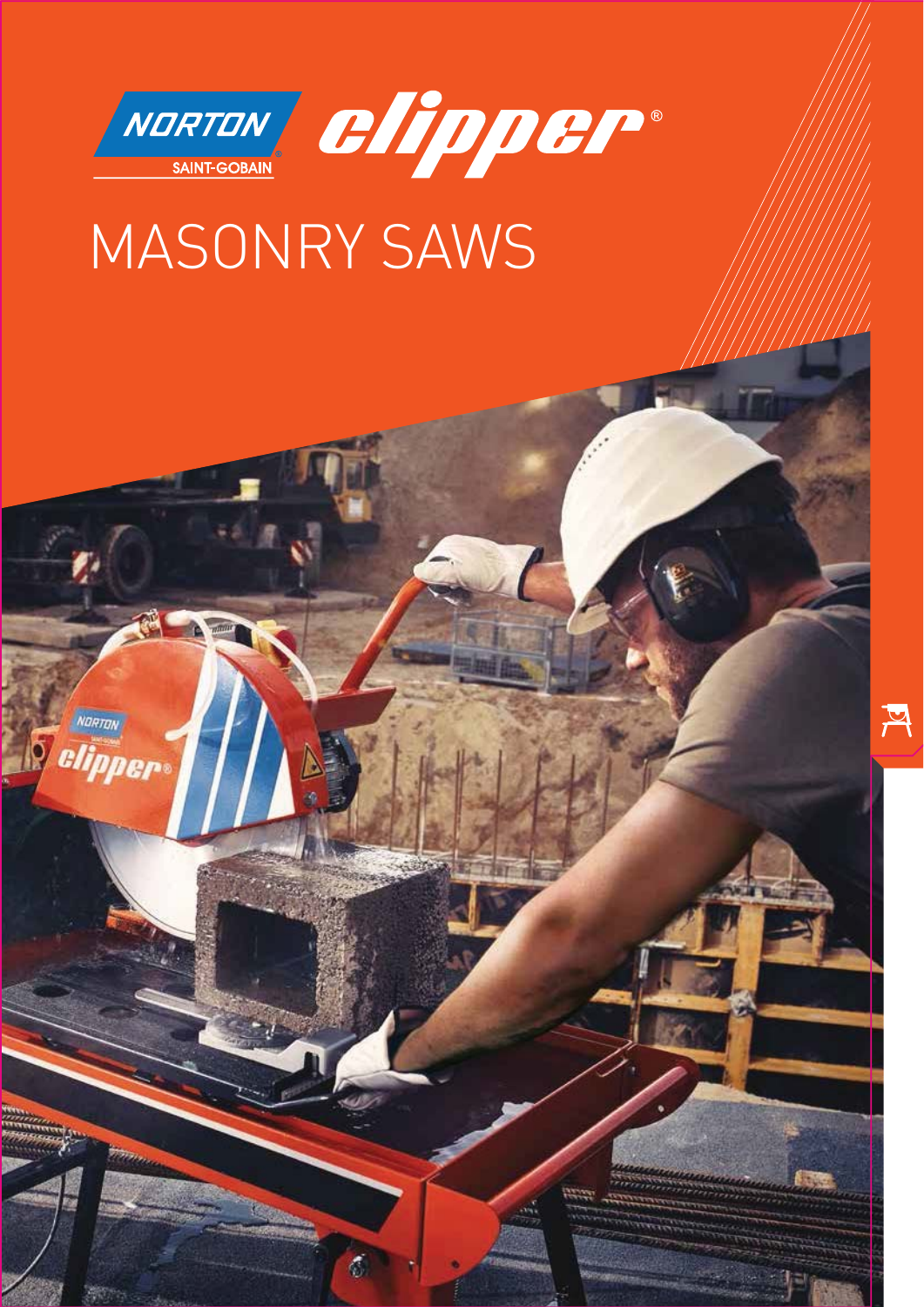### MASONRY SAWS